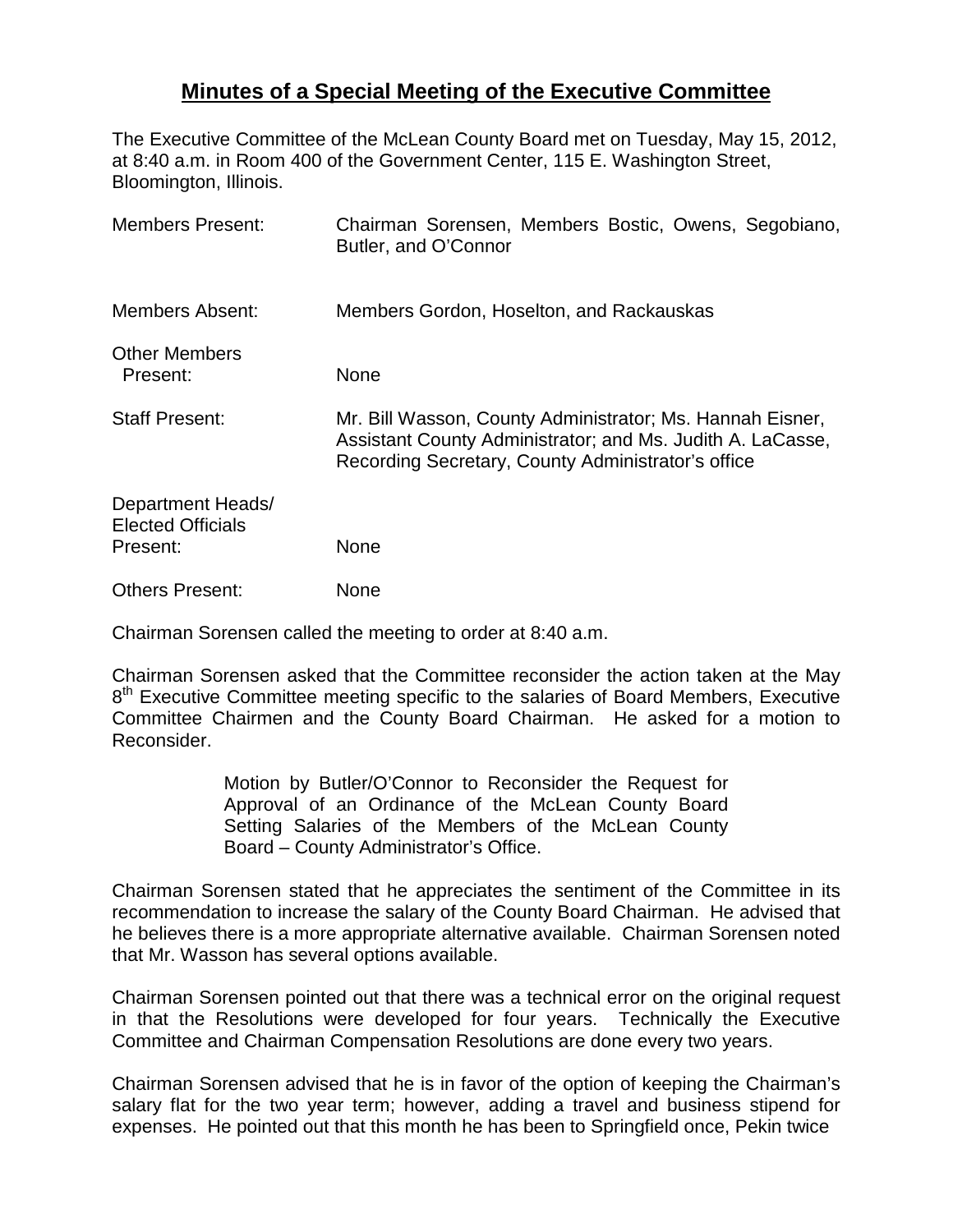Minutes of a Special Meeting of the Executive Committee May 15, 2012 Page Two

and Peoria once. Chairman Sorensen indicated that, under the rules, he is allowed to turn in travel expenditures, but he typically does not turn in those expenses. He stated that Mr. Wasson has prepared a Resolution that includes a \$200 per month stipend for travel and business expenses.

Ms. O'Connor asked if \$200 is a fair amount for travel and business expenses. Chairman Sorensen responded that some months he spends more than \$200 and some months he spends less than \$200, but it should balance itself.

Chairman Sorensen called for a vote on the motion to the reconsider the request of the Executive Committee for approval of the Ordinance setting salary of the Members of the McLean County Board that was considered at the Executive Committee meeting.

Motion carried.

Chairman Sorensen advised that, if the Committee agreed with the amendment, it would be appropriate to take a motion to substitute the motion. Mr. Wasson distributed the Ordinance that includes the following salary information:

- $\triangleright$  All members of the County Board, other than the Chairman of the County Board, the Vice Chairman of the County Board, the chairman of each of the regular Standing Oversight Committees of the County Board, and the at-large Members of the Executive Committee of the County Board, shall receive an annual salary of \$4,640 effective January 1, 2013, an annual salary of \$4,640 effective January 1, 2014, an annual salary of \$4,640 effective January 1, 2015, and an annual salary of \$4,640 effective January 1, 2016.
- The Chairman of each of the regular Standing Oversight Committees of the Board, and each at-large Member of the Executive Committee of the County Board, as established by *The Rules of the McLean County Board* as adopted, and the Vice Chairman of the County Board shall receive an annual salary of \$5,519 effective January 1, 2013, and an annual salary of \$5,519 effective January 1, 2014.
- $\triangleright$  The Chairman of the Board shall receive an annual salary of \$9,382 effective January 1, 2013, and an annual salary of \$9,382 effective January 1, 2014.
- $\triangleright$  In addition, effective January 1, 2013 through January 31, 2014, the Chairman of the County Board shall receive as additional compensation, a monthly \$200 mileage and business expense allowance. The Chairman shall not be eligible to be reimbursed for Mileage or Tolls under the provisions of McLean County Code Chapter 10.79-2 A) 1) One-Day Business travel or Meal reimbursement under McLean County Code Chapter 10.79-5 B), Reimbursement for Meal Expenses – One Day Business Travel.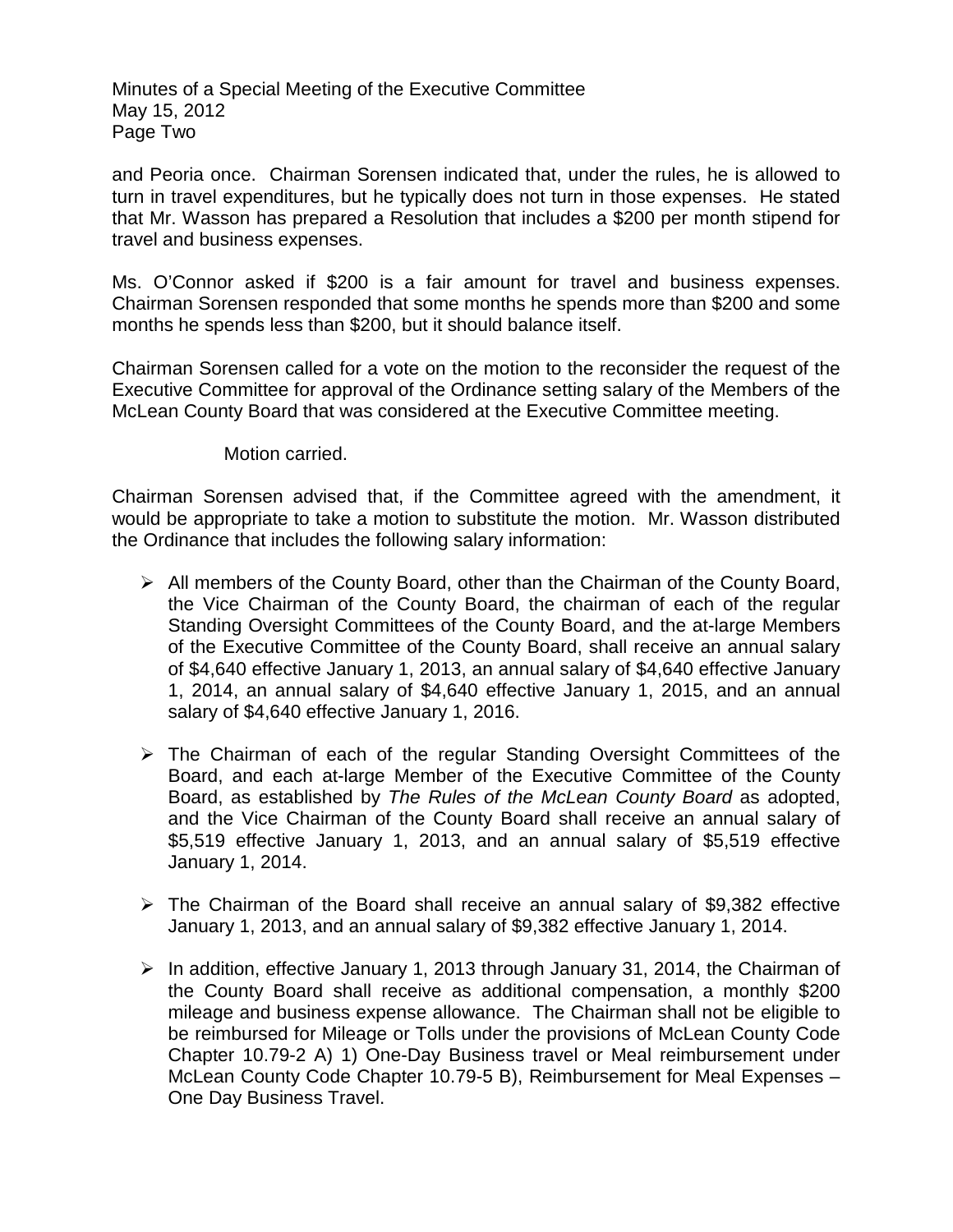Minutes of a Special Meeting of the Executive Committee May 15, 2012 Page Three

> Motion by Segobiano/O'Connor to Substitute motion to the Ordinance of the McLean County Board Setting Salaries of the Members of the McLean County Board – County Administrator's Office. Motion carried.

Chairman Sorensen called for a motion to recommend the Ordinance of the McLean County Board Setting Salaries of the Members of the McLean County Board – County Administrator's Office.

> Motion by Segobiano/O'Connor to Recommend the Ordinance of the McLean County Board Setting Salaries of the Members of the McLean County Board – County Administrator's Office. Motion carried.

Chairman Sorensen presented a request for approval of a Budget Resolution amending the McLean County Fiscal Year 2012 Combined Annual Appropriation and Budget Ordinance, Fund 0160 MDT, Court Services Department 0022 – Court Services.

> Motion by Hoselton/Bostic to Recommend Approval of a Budget Resolution Amending the McLean County Fiscal Year 2012 Combined Annual Appropriation and Budget Ordinance, Fund 0160 MDT, Court Services Department 0022 – Court Services. Motion carried.

Chairman Sorensen presented a request for approval of Critical Personnel Hiring for the Public Defender's Office and the State's Attorney's Office.

Mr. Bill Wasson, County Administrator, noted that the modification to the request includes the addition of one Assistant State's Attorney (ASA), one Public Defender positions that came in after the Finance Committee meeting agenda was distributed.

> Motion by Owens/Segobiano to Recommend Approval of the Critical Personnel Hiring Requests in the Public Defender's Office and the State's Attorney's Office. Motion carried.

Chairman Sorensen asked if there was any other business or communication for the Executive Committee. Hearing none, the meeting was adjourned at 8:52 a.m.

Respectfully submitted,

Judith A. LaCasse Recording Secretary